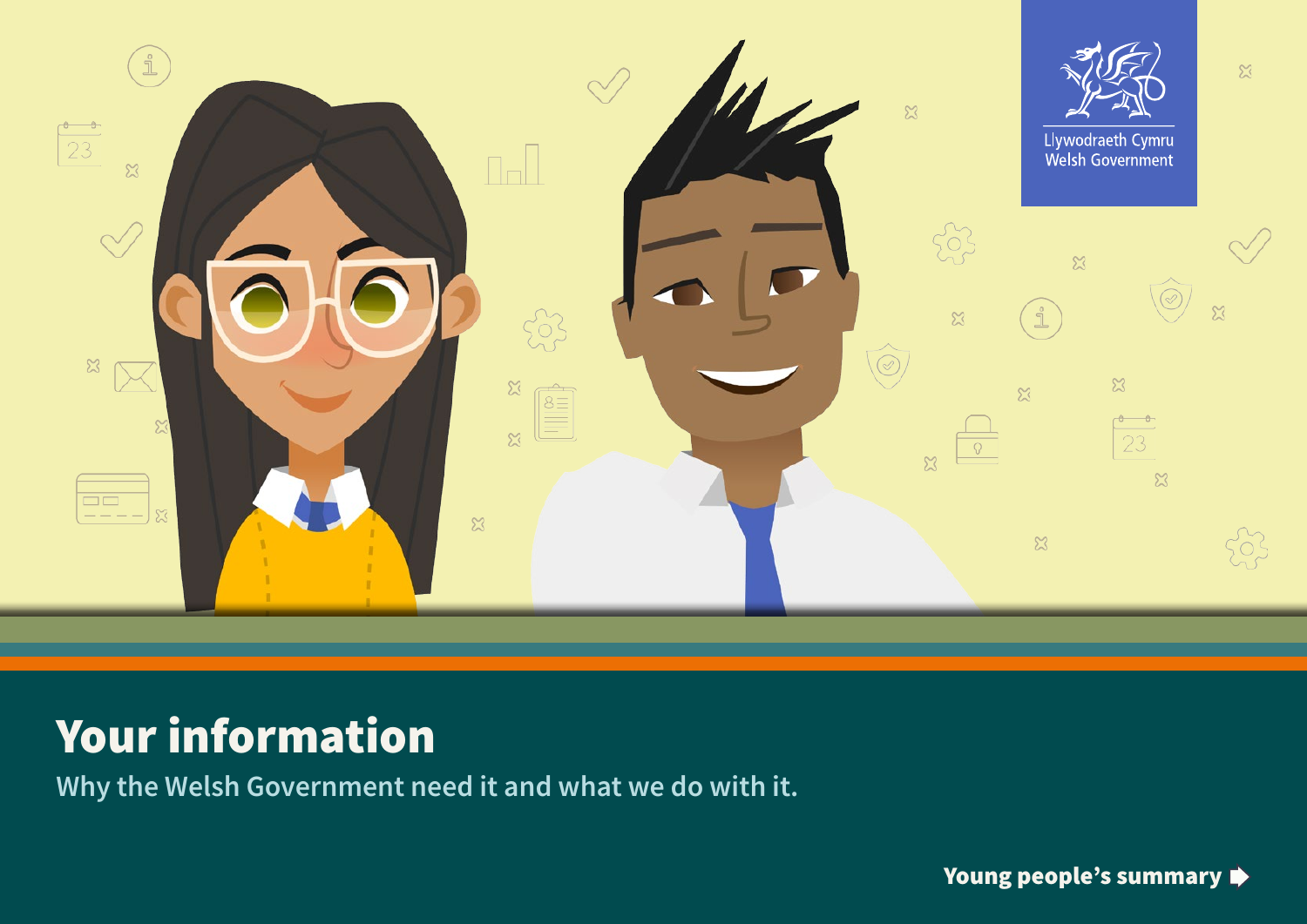## **Your information**

The Welsh Government gets information from schools and local authorities.

#### **Schools and local authorities collect information.**

Things like:

- ⚫ how many learners are in each school
- ⚫ attendance records
- ⚫ exam results
- ⚫ test results
- ⚫ what young people choose to do after they're 16
- ⚫ how many children are educated somewhere other than school.

#### **Schools and local authorities also collect personal information.**

Everyone has personal information:

- ⚫ your name
- ⚫ address
- ⚫ date of birth
- the names of parents or carers.

It helps people know who you are and what you need.

## **A new law**

There are rules on how to keep information safe and how it's shared. These rules are in **The Data Protection Act 1998**.

 $\mathbb{Z}$ 

 $\mathbb{Z}$ 

 $\mathbb{X}$ 

 $\mathbb{Z}$ 

In 2018, there will be a new law called the **General Data Protection Regulation (GDPR)**. It gives you more control over your information.

It makes sure anyone collecting information has to:

- $\bullet$  be honest about why they want it
- ⚫ be clear about what they will do with it.

 $\mathbb{Z}$ 

 $\widetilde{\Sigma}$ 

So, this booklet tells you about why we need your information and what we do with it.

 $\mathbb{Z}$ 

 $\mathbb{Z}$ 

 $2 \bigupupright$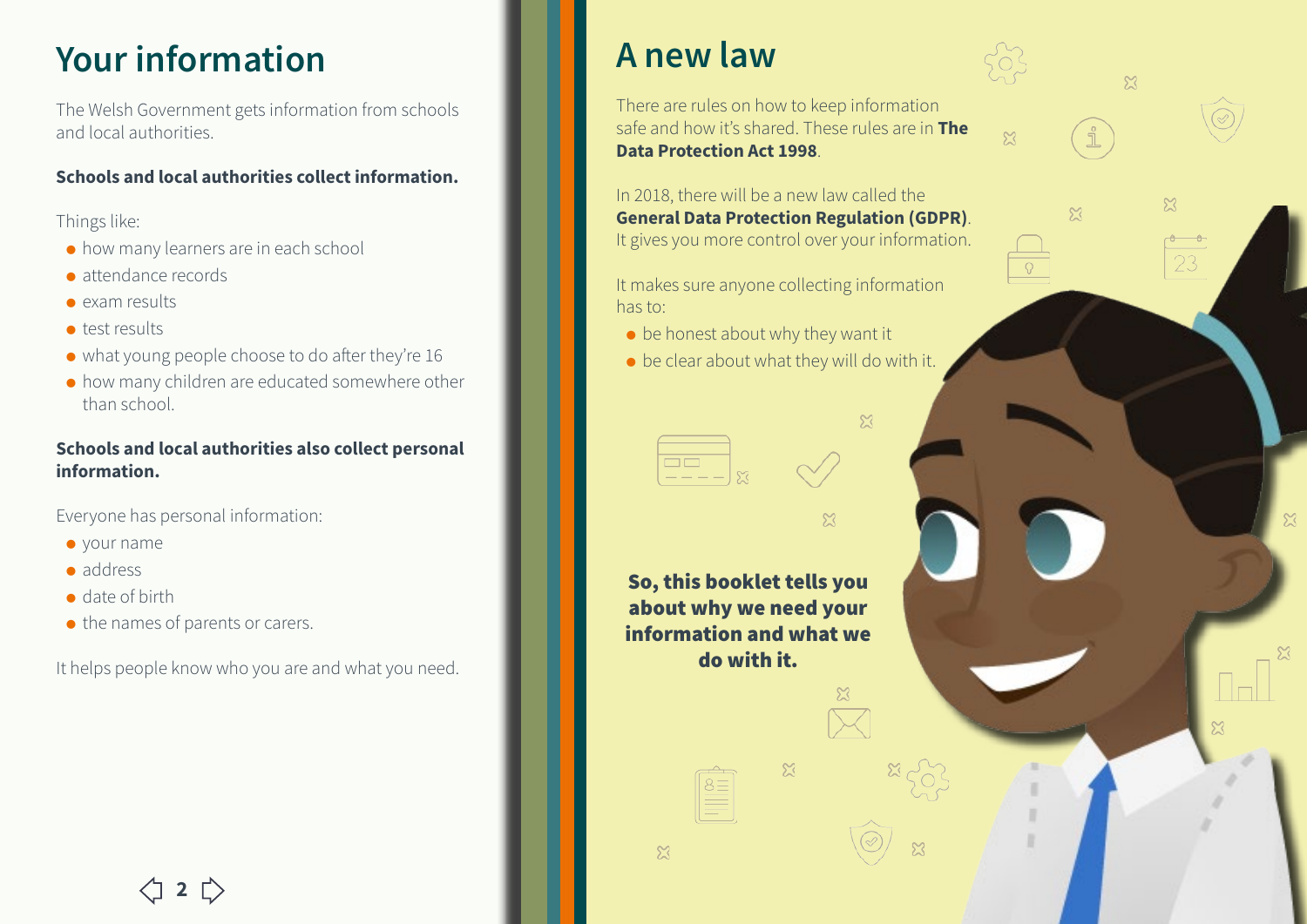## **What information do we get?**

The Welsh Government has to be given information from schools and local authorities. It's the law.

### Information with personal details.

The information we get about you includes:

- ⚫ personal details like your name, address, date of birth
- ⚫ your attendance records and any actions taken to deal with problems
- ⚫ any extra support you need to help you learn
- any support you get from social services
- ⚫ your school tests and exam results.

This information helps us know who you are and what you need.



### We also get information that is grouped together and **becomes information without your personal** details.

This information includes you but you're not named. It's just numbers.

With this information, no one knows who you are.

Information in numbers gives us a quick and easy way to see how schools and education in Wales is doing. We get numbers about learners who:

- ⚫ pass exams and their grades
- ⚫ need extra help
- ⚫ get free school meals
- come from different backgrounds
- ⚫ come from other countries
- and other things.

#### **For example:**

In 2016, 60% of pupils in Year 11 got grade A\*-C in English or Welsh first language and Mathematics.

 $\mathbb{Z}$ 

 $\widetilde{\mathcal{K}}$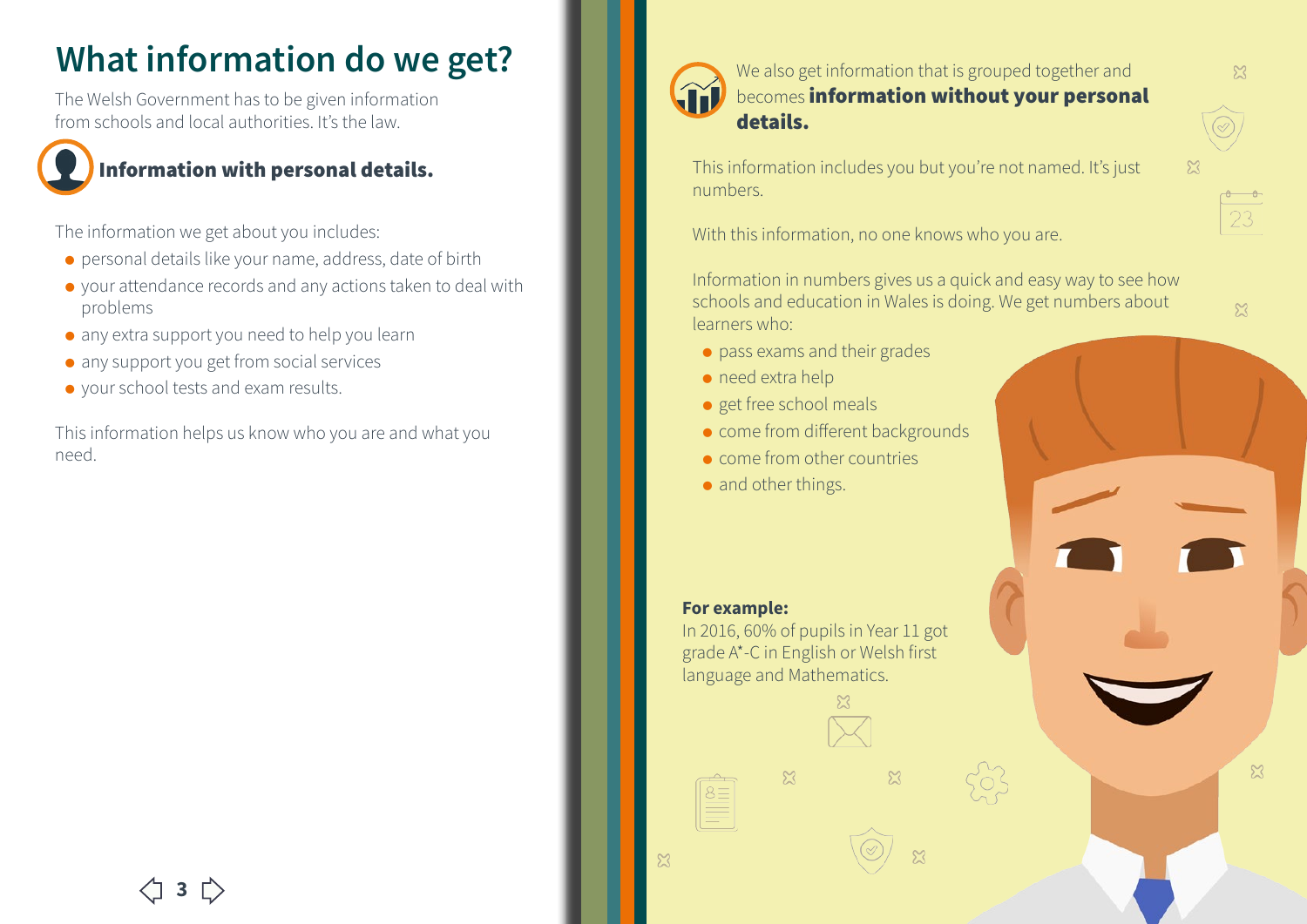## **What are we doing with your information?**

We use information in different ways.

### We study it



We study information without your personal details.

It helps us:

- ⚫ check that all schools and other education settings are working well
- ⚫ improve education systems
- ⚫ make better decisions
- check that money is being used in the best ways
- ⚫ make new policies and plan for the future.

### We publish it

We publish information without your personal details.

We publish information so people can see how well schools and education are doing in Wales.

- We put statistics on our **[website](http://gov.wales)**.
- We have data tables on **[StatsWales](https://statswales.gov.wales/Catalogue)**.
- ⚫ We make sure there's information on the [My Local School](http://mylocalschool.wales.gov.uk/) website.
- We have lists on [wales.gov.uk/statistics](http://www.wales.gov.uk/statistics).

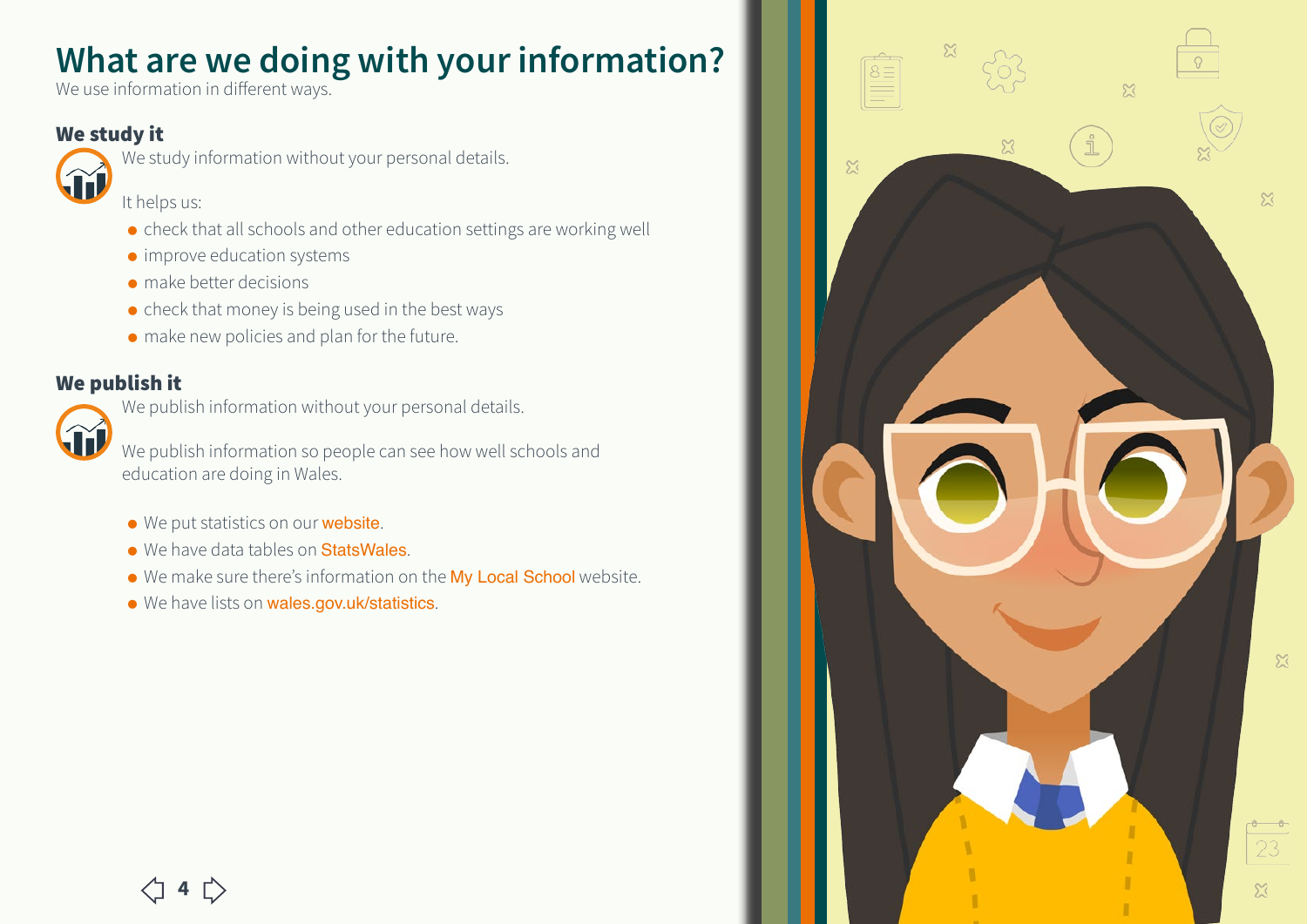### We share it

#### **When we share your information, we make sure it's kept safe and we follow the rules set out in law.**



We only share information with personal details with organisations listed in the regulations. The list has places like:

- ⚫ a new school
- ⚫ Careers Wales so you get the right training for work.



We also share information without personal details. We share it with organisations that we've asked to study it for us. They do this:

- ⚫ for a reason like helping us plan for the future
- ⚫ following the rules
- $\bullet$  for a set time
- then they must destroy the information.

### We keep it

We keep information with your personal details until your 25<sup>th</sup> birthday.



We keep other information without your personal details to study for as long as we need to.

## **Your rights**

You have the right to:

- see any personal information we have about you
- ⚫ ask us to change any information that you think is wrong
- ⚫ ask us to not share your information, but not when we need to get you support or keep you safe
- ask us to remove information from our systems.

#### **You can complain if you think we're not respecting your rights.**  There's an Information Commissioner's Office (ICO) to help.



 $\mathbb{Z}$